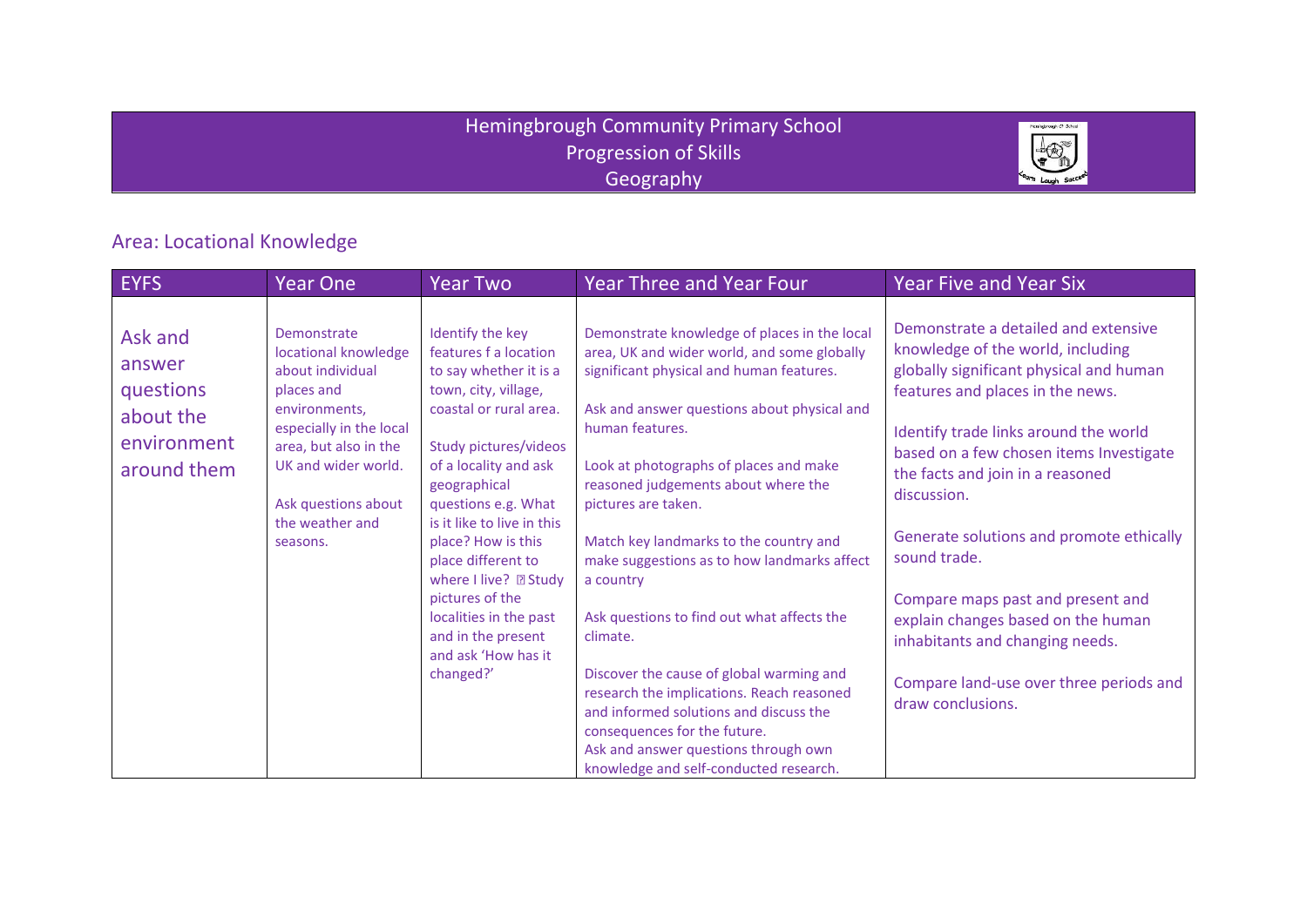# Area: Place Knowledge

| <b>EYFS</b>                                                                                                                             | <b>Year One</b>                                                                                                                                                                                                                            | <b>Year Two</b>                           | <b>Year Three and Year Four</b>                                                                                                                                                                                                                                                                                                                                                                                                                                                                                                                                                                                                                                                                                  | <b>Year Five and Year Six</b>                                                                                                                                                                                                                                                                                                                                                                                                                                                                  |
|-----------------------------------------------------------------------------------------------------------------------------------------|--------------------------------------------------------------------------------------------------------------------------------------------------------------------------------------------------------------------------------------------|-------------------------------------------|------------------------------------------------------------------------------------------------------------------------------------------------------------------------------------------------------------------------------------------------------------------------------------------------------------------------------------------------------------------------------------------------------------------------------------------------------------------------------------------------------------------------------------------------------------------------------------------------------------------------------------------------------------------------------------------------------------------|------------------------------------------------------------------------------------------------------------------------------------------------------------------------------------------------------------------------------------------------------------------------------------------------------------------------------------------------------------------------------------------------------------------------------------------------------------------------------------------------|
| Play with<br>small-world<br>models such as<br>a farm, a<br>garage, or a<br>train track.<br>Draw a map of<br>a smallworld<br>environment | Use simple<br>compass<br>directions<br>(North, South,<br>East and West)<br>to describe the<br>location of<br>features on a<br>map. Identify<br>the 4 countries<br>of the UK and<br>label their<br>capital cities.<br>Make a simple<br>map. | Use world<br>maps, atlases<br>and globes. | Use maps, atlases, globes and digital<br>computer mapping.<br>Use maps to locate countries of<br>Europe and make assumptions about<br>physicality.<br>Identify hilliest areas and flattest<br>areas as well as decide which rivers<br>they think are the largest.<br>Using maps, locate the Equator, the<br>Tropics of Cancer and Capricorn.<br>Consider the countries and climates<br>that surround these lines and discuss<br>the relationships between these and<br>the countries.<br>Compare physical and human<br>features, draw conclusions, pose<br>questions and use prior knowledge of<br>map reading.<br>Use the compass points N, NE, E, SE, S,<br>SW, W, NW to direct and locate using<br>a compass. | Analyse and give views on the<br>effectiveness of different<br>geographical representations.<br>Confidently use maps globes and<br>Google Earth using 4 figure grid-<br>references.<br>Locate the Equator on a map,<br>atlas and globe and draw<br>conclusions about the climates<br>of countries on the Equator and<br>on the tropics.<br>Locate largest urban areas on a<br>map and use geographical<br>symbols e.g. contours to identify<br>flattest and hilliest areas of the<br>continent |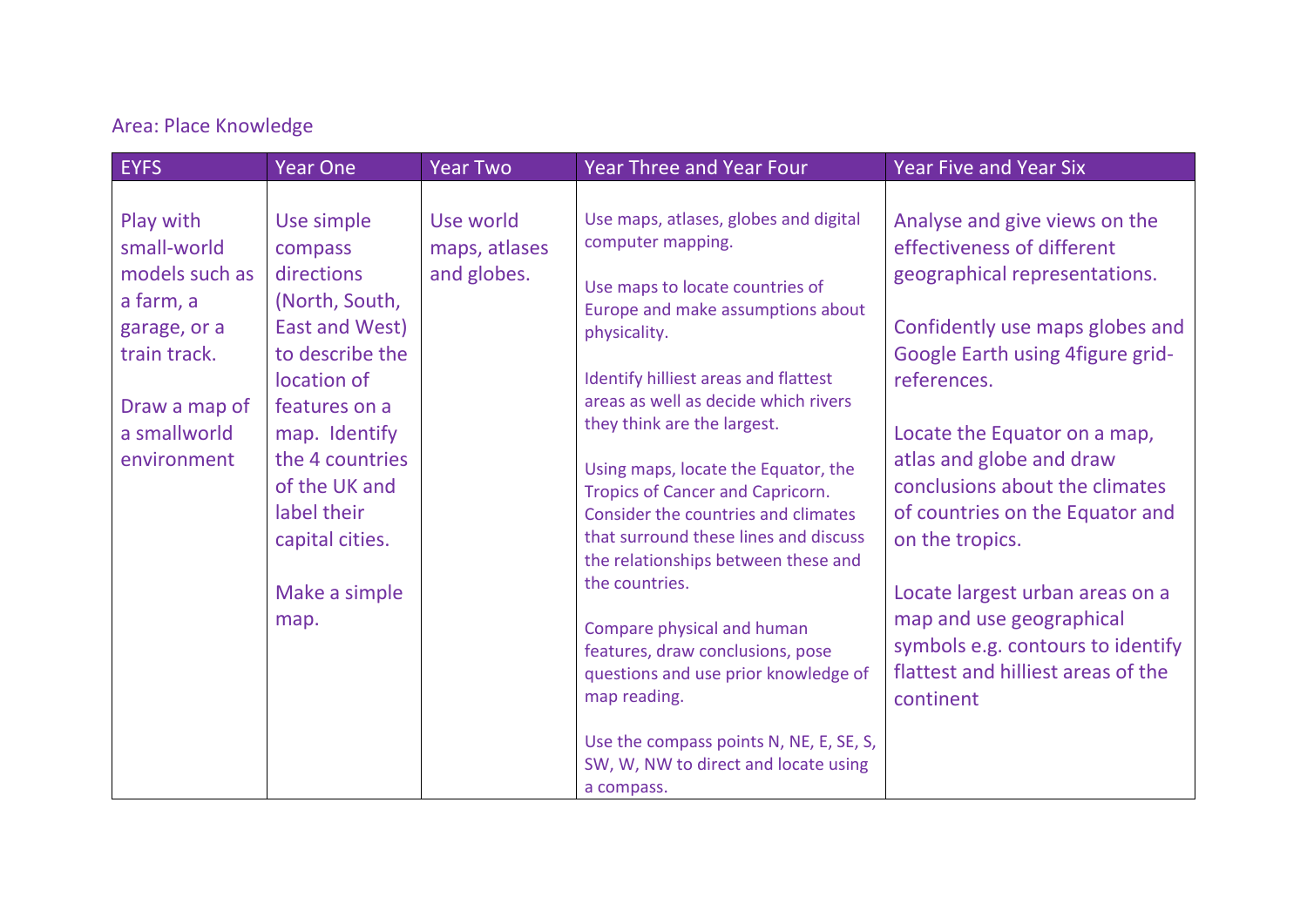## Area: Human Geography

| <b>EYFS</b>                                                                                                               | <b>Year One</b>                                                                          | <b>Year Two</b>                                                                                                                                                                                                                                                                                                                                                                            | <b>Year Three and Year Four</b>                                                                                                                                                                                                                                                                                                                                                                                                                       | <b>Year Five and Year Six</b>                                                                                                                                                                                                                                                                                                                                                                                            |
|---------------------------------------------------------------------------------------------------------------------------|------------------------------------------------------------------------------------------|--------------------------------------------------------------------------------------------------------------------------------------------------------------------------------------------------------------------------------------------------------------------------------------------------------------------------------------------------------------------------------------------|-------------------------------------------------------------------------------------------------------------------------------------------------------------------------------------------------------------------------------------------------------------------------------------------------------------------------------------------------------------------------------------------------------------------------------------------------------|--------------------------------------------------------------------------------------------------------------------------------------------------------------------------------------------------------------------------------------------------------------------------------------------------------------------------------------------------------------------------------------------------------------------------|
| Talk about<br>some of the<br>things they<br>have observed<br>such as plants,<br>animals,<br>natural and<br>found objects. | Use aerial<br>images to plan<br>perspectives of<br>familiar<br>locations e.g.<br>school. | Use simple field<br>work and<br>observational skills.<br>Observe and record<br>e.g. draw pictures<br>of the weather at<br>different times of<br>the year or keep a<br>record of how<br>many times it rains<br>in a week in the<br>winter and a week<br>in the summer.<br>Observe and record<br>information about<br>the local area e.g.<br>how many shops<br>there are near the<br>school. | Demonstrate their knowledge<br>and understanding of the wider<br>world by investigating places<br>beyond their immediate<br>surroundings, including human<br>and physical features and<br>patterns, how places change and<br>some links between people and<br>environments.<br>Identify seasonal and daily<br>weather patterns.<br>Take digital photographs and<br>plot them on to a map using<br>coordinates.<br>Undertake environmental<br>surveys. | Discuss some spatial patterns in<br>physical and human geography,<br>the conditions that influence<br>those patterns, and the<br>processes that lead to change,<br>showing some understanding of<br>the links between places, people<br>and environments.<br>Collect and analyse data to draw<br>conclusions.<br>Observe, measure and record<br>human and physical features.<br>Take photographs to support<br>findings. |